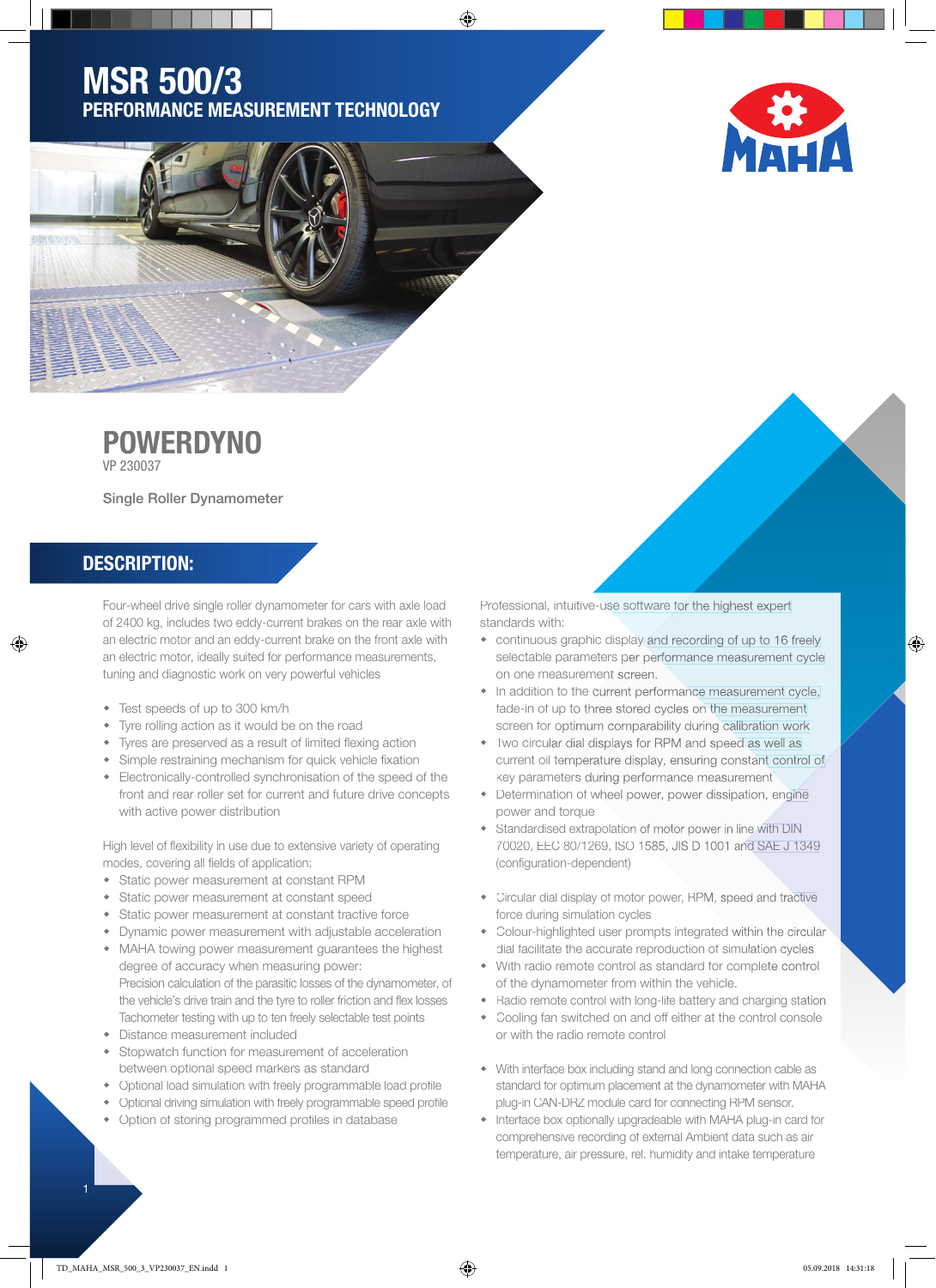- Interface box optionally upgradeable with MAHA plug-in analogue input module card with 4 sensor inputs for temperature and pressure sensors or lambda sensors.
- Optional connection of MAHA MGT 5, MDO 2 LON and MET SERIES emission testers
- Optional connection of Krupp/AIC fuel consumption measuring instruments for petrol- and diesel engines

## MCD 2000 Communication Desk

- Robust and multifunctional metal encasement
- Integrated switch cabinet for housing electronic components
- Lockable drawer for keypad and PC mouse and storage compartment for small items of equipment
- VESA standard bracket for holding the all-in-one PC or PC monitor
- Can be extended with optional PC storage compartment or side shelves
- Varnished with high-quality powder coating:
	- window grey, RAL 7040 (switch cabinet)
	- anthracite grey, RAL 7016, (side faces)

## MSR 500/3 CAR 4WD Roller Set

♠

- Electronically-controlled synchronisation of the speed of the front and rear roller set
- Second eddy-current brake on the rear roller set for measurements on powerful vehicles
- Electric motor in the centre of the roller set
- Hydraulic power unit with self-locking cylinder
- Cover and sliding plates, gentian blue RAL 5010
- Axle distance adjustment via radio remote control (Standard version: rear roller is movable)
- Optional 30 kW electric motors instead of 22 kW for synchronisation of front and rear roller set speed
- Coating: powder coating, gentian blue, RAL 5010

## DESCRIPTION: STANDARD DELIVERY:

### MCD 2000

◈

- MCD 2000 Communication Desk
- interface box 1 including stand and connection cable with plug-in environment module (CAN-PTH module) card for recording air temperature, air pressure, humidity with plug-in RPM module (CAN-DRZ module) card for RPM recording via trigger clamp, light signal sensor, piezo clamp, clamp W and TDC sensor (insertion of max. 4 modules per box possible)
- Radio remote control for dynamometer operation with battery and charging station
- Cooling fan control
- Measuring program

### Roller Set

- Self-supporting closed roller set with an eddy-current brake for the front axle and electric motor
- Self-supporting closed roller set with two eddy-current brakes for the rear axle and electric motor
- Hydraulic roller set adjustment with sliding plate set for 4WD floor unit
- Converter cabinet for electric motor control

⊕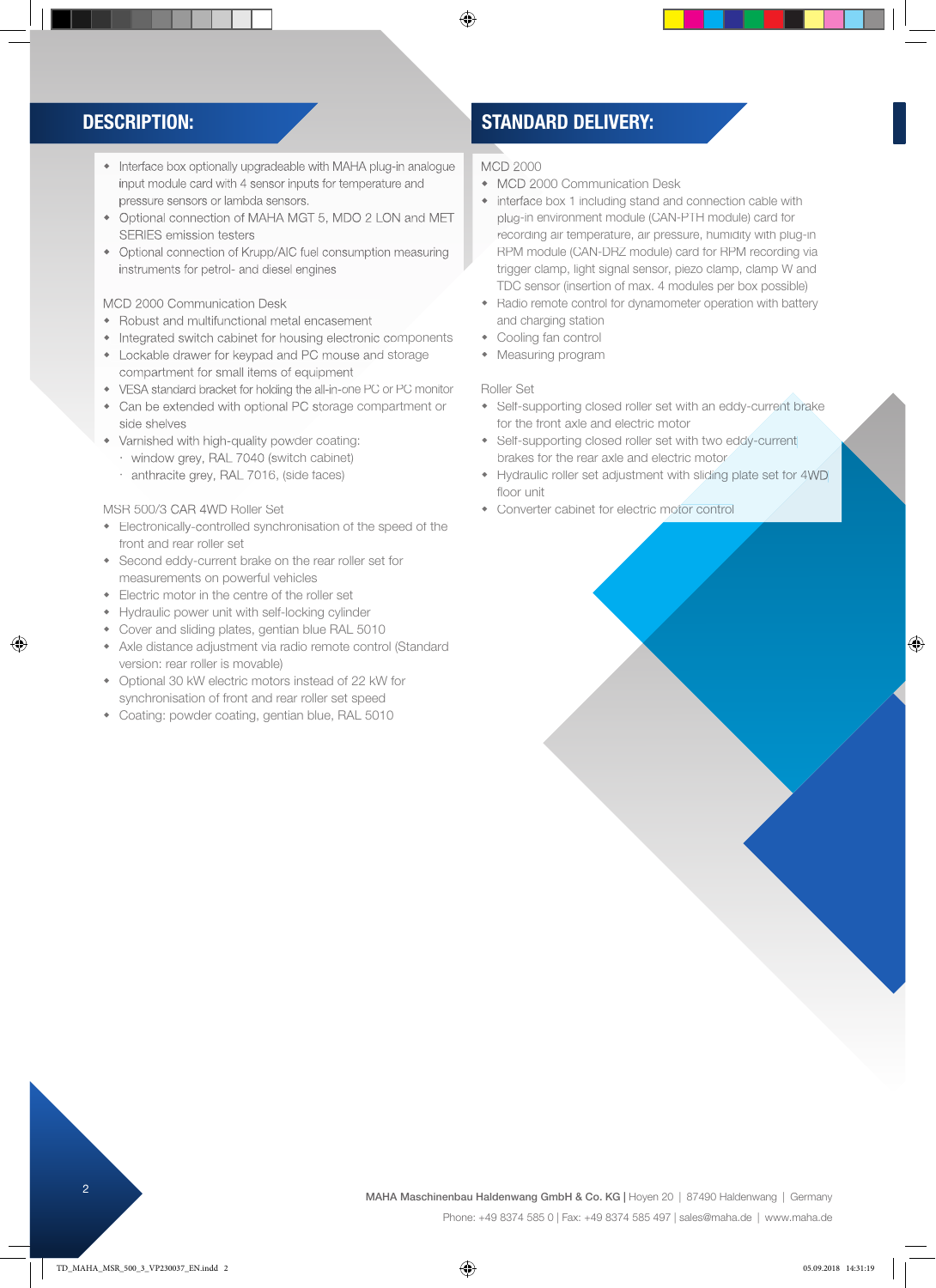$\bigoplus$ 

| VZ 910176 | Industrial PC All-in-One                          |
|-----------|---------------------------------------------------|
| VZ 910177 | Industrial PC Compact                             |
| VZ 955275 | PC-Holder for placement inside MCD 2000           |
| VZ 910052 | PC-Keyboard and Mouse                             |
| VZ 910091 | DIN A4 Ink Jet Colour Printer                     |
| VZ 910165 | PC Flat Screen 22 inch (TFT Standard)             |
| VZ 910192 | Simultaneous Display Unit 40"                     |
| VZ 955244 | Rotatable & Folding Wall Holder for TFT           |
| VZ 910179 | HDMI Cable 15 m                                   |
| VZ 910180 | HDMI Cable                                        |
| VZ 910181 | HDMI-Splitter 4-Port                              |
| VZ 955274 | Side Shelf for MCD 2000                           |
| VZ 955277 | External PC Storage Shelf for MCD 2000            |
| VZ 990275 | Interface Box 2                                   |
| VZ 911145 | Pressure temp. module (CAN P2T2 Module)           |
| VZ 911146 | OBD Module (CAN OBD Module)                       |
| VZ 911240 | Analogue Input Module (CAN-AIN4 Module)           |
| VZ 990438 | Analog Outputs LPS 3000/MSR                       |
| VZ 990221 | RPM Light Signal Sensor w. reflective spots       |
| VZ 990211 | Trigger Clamp for MGT 5                           |
| VZ 990225 | Oil temperature sensor for cars                   |
| VZ 990276 | Exhaust Temperature Sensor TEMP                   |
| VZ 911150 | Software Module Emission 1 driving cycle,         |
| VZ 911151 | Software Module Emission 2 lug-down               |
| VZ 990278 | Board (DT Module)                                 |
| VP 994013 | AIC-1204 HR 2000                                  |
| VZ 975498 | Conn. kit for petrol cars, pressure control valve |
| VZ 975499 | Connecting Kit for DieselPowered Cars, Adapter    |
| VZ 994014 | Carrying Case for AIC-1204 and Accessories        |
| VZ 990427 | Wideband Lambda/AFR kit                           |
| VZ 911152 | Connection Package Petrol Emissions               |
| VZ 911153 | Conn. pack. diesel emiss. f. conn. of             |
| VZ 911154 | Conn. pack. diesel emiss. hand terminal MDO 2     |
| VZ 911155 | Conn. pack. ext. measurm. station emissions       |
| VZ 935266 | Set of Anchor Rails for MSR                       |
| VZ 935268 | Set of Ground Sleeves 140 mm for MSR              |
| VZ 935267 | Set of Ground Sleeves 190 mm for MSB              |
| VZ 935191 | Vehicle Restraint System rear side                |
| VZ 935230 | Attachment Points for Anchor Rails (4 pieces)     |
| VZ 935215 | Ni/Cr Coating for Running Rollers                 |
| VZ 935216 | Add. Eddy current brake for MSR                   |
| VZ 935270 | Stronger Motor 30 kW for MSR                      |
| VZ 975652 | Calibration Device LPS R50 universal              |
| W 997561  | Packing MSR 500/1000/1050 - Europe-               |
| W 997562  | Packing MSR 500/1000/1050 -overseas-              |

# TECHNICAL DATA: ACCESSORIES:

 $\bigoplus$ 

| Axle load                                                                    | 2500 kg                                 |
|------------------------------------------------------------------------------|-----------------------------------------|
| Rotating mass per roller set                                                 | 280 kg / 330 kg                         |
| Compressed air max.                                                          | 7 bar                                   |
| Track width                                                                  | 700 mm - 2200 mm                        |
| Roller diameter                                                              | 504 mm                                  |
| Test speed max.                                                              | 300 km/h                                |
| Wheel power, rear axle (static) max.                                         | 520 kW                                  |
| Wheel power, rear axle (dynamic)<br>$peak$ $>$                               | 1000 kW                                 |
| Wheel power, front axle (static) max.                                        | 260 kW                                  |
| Wheel power, front axle (dynamic)<br>peak                                    | 1000 kW                                 |
| Tractive force Rear axle max.                                                | 14000 N                                 |
| Tractive force Front axle max.                                               | 7000 N                                  |
| Two electric motors each with a<br>drive power rating of                     | 22 kW                                   |
| Trailing axle: maximum speed<br>approx.                                      | 210 km/h                                |
| Trailing axle: maximum acceleration.                                         | $0,8 \text{ m/s}^2$                     |
| Two electric motors each with a<br>drive power rating of (optional)          | 30 kW                                   |
| Trailing axle: maximum speed<br>approx. (optional)                           | 240 km/h                                |
| Trailing axle: maximum acceleration<br>(optional)                            | $1.5 \text{ m/s}^2$                     |
| Measurement accuracy wheel<br>power measurement<br>(from measured value) +/- | 2%                                      |
| Wheelbase min.                                                               | 2200 mm                                 |
| Wheelbase max.                                                               | 3200 mm                                 |
| Adjustment track                                                             | 1000 mm                                 |
| Fuse gG                                                                      | 63 A                                    |
| Power supply                                                                 | 3/N/PF 400 V 50 Hz                      |
| Dimesions communication desk<br>$(H \times W \times D)$                      | 1560 mm x 860 mm x 420 mm               |
| Converter cabinet dimensions<br>$(H \times W \times D)$                      | 1000 mm x 800 mm x 400 mm               |
| Dimensions roller set (L x W x H)                                            | 1095 mm x 4100 mm x 512 mm              |
| Dynamometer dimensions<br>(L x W x H)                                        | 4300 mm - 5400 mm x 4100 mm<br>x 512 mm |
| Weight roller set                                                            | 1300 kg                                 |
| Communication desk weight incl.<br>packaging                                 | 150 kg                                  |
|                                                                              |                                         |